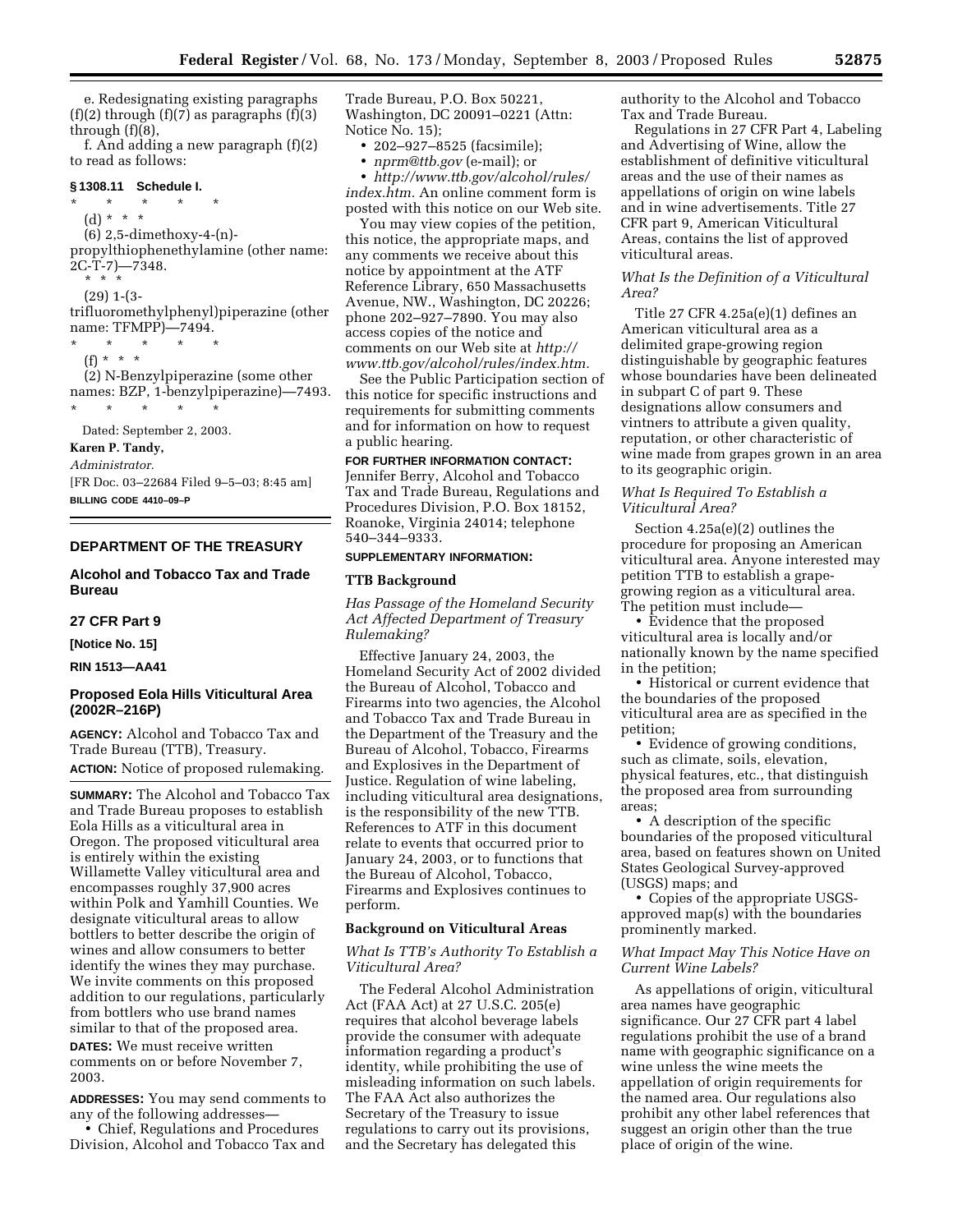If we establish this proposed viticultural area, bottlers who use brand names, including trademarks, like Eola Hills must ensure that their existing products are eligible to use the viticultural area's name as an appellation of origin. For a wine to be eligible, at least 85 percent of the grapes in the wine must have been grown within the viticultural area, and the wine must meet the other requirements of 27 CFR 4.25a(e)(3).

If a wine is not eligible for the appellation, the bottler must change the brand name or other label reference and obtain approval of a new label. Different rules apply if a wine in this category has a brand name used on a label approved prior to July 7, 1986. See 27 CFR 4.39(i) for details.

## **Eola Hills Petition**

Mr. Russell Raney of Evesham Wood Vineyard, Salem, Oregon, petitioned ATF for the establishment of a viticultural area to be called ''Eola Hills.'' The proposed viticultural area is within the State of Oregon and entirely within the existing Willamette Valley viticultural area described in 27 CFR 9.90. The petitioner estimates that the proposed area encompasses 37,900 acres, with about 1,244 acres planted to vines. Currently 12 wineries operate within the proposed area.

## *What Name Evidence Has Been Provided?*

As historical evidence of the use of the name ''Eola Hills,'' the petitioner submitted an excerpt from ''Oregon Geographic Names'' (published by the Oregon Historical Society, 5th Edition, 1982, pp. 294–295). This source states that the Eola Hills were named for the village of Eola, which is situated at the southern end of the ridge. On January 17, 1856, the Oregon territorial legislature incorporated the village as ''Eola,'' a name derived from Aeolus, the Greek god of winds. The book further states that the Eola Hills ''constitute one of the important groups of isolated hills in the Willamette Valley.'' It goes on to explain that the hills have been known by other names, but the name ''Eola Hills seems firmly established.''

For additional name evidence, the petitioner also submitted several maps that identify the proposed area as ''Eola Hills.'' Four of the United States Geological Survey maps used to show the proposed boundaries (Rickreall, Salem West, Mission Bottom, and Amity) identify the area as Eola Hills. The petitioner also submitted two geologic maps of the area that are issued by the State of Oregon's Department of

Geology and Mineral Industries. Both prominently label the area ''Eola Hills.''

According to the petitioner, Eola Hills has name recognition and a reputation for quality among wine consumers both in and out of Oregon. For this reason, vineyards and wineries within the proposed area utilize the name frequently in their promotional literature. The petitioner submitted two promotional maps demonstrating this. One map, entitled ''The Wine Appellations of Oregon,'' issued by the Oregon Wine Marketing Coalition, portrays the Eola Hills area as a subregion within the Willamette Valley. The other map, entitled ''Eola Hills Winegrowing Region, Willamette Valley Oregon,'' shows the location of all vineyards and wineries in the proposed area.

The petitioner notes that a small portion of the proposed area is sometimes referred to as ''Amity Hills.'' ''Oregon Geographic Names'' describes Amity Hills as a northern extension of the Eola Hills that is separated from the main ridge by a pass east of the town of Amity. USGS maps for McMinnville and Amity, Oregon, identify this area as Amity Hills. However, the geologic maps issued by Oregon's Department of Geology and Mineral Industries identify it as part of the Eola Hills. The petitioner argues that, for the purpose of wine designation, consumers in Oregon have come to recognize the entire area as a single unit known as ''Eola Hills.'' He also states that vintners in the Amity Hills portion of the proposed area support the designation of Eola Hills for the entire area.

### *What Boundary Evidence Has Been Provided?*

As evidence of the boundaries, the petitioner submitted with the petition six USGS topographic maps on which the Eola Hills are dominant features. The main ridge of the Eola Hills runs north to south, starting approximately 53⁄4 miles northeast of the town of Amity and extending south for 16 miles to Oregon highway 22, just north of the Willamette River at West Salem. At their widest point, toward the southern end, the Eola Hills are about 61⁄2 miles across, from Wallace Road in the east to U.S. highway 99 in the west.

The petitioner uses the 200-foot contour line as the predominant boundary marker. He notes that he occasionally diverges to use roads or highways where they form a more convenient boundary and to exclude land not deemed suitable for grape cultivation due to soil type, elevation, or urban development.

# *What Evidence of Distinctive Growing Conditions Has Been Provided?*

## Soil and Geology

The petitioner states that the soils and geology of the Eola Hills are distinctive from those of the surrounding areas in two regards:

• The prevailing basalt-derived soils are clearly shallower than the soils of other hills of the North Willamette Valley, and

• The well-drained basalt soils are very different from the alluvial soils of the surrounding valley floor.

As evidence of this, Mr. Raney submitted two geologic maps issued by the State of Oregon's Department of Geology and Mineral Industries. One is entitled ''Geologic Map of the Rickreall and Salem Quadrangles, Oregon''; the other is entitled ''Preliminary Geologic Map of the Amity and Mission Bottom Quadrangles, Oregon.'' According to these documents, volcanic basalt rock from the lava flows of the Miocene era underlies the Eola Hills, with areas of marine sedimentary rock from the Oligocene era at the lower elevations of the ridge. The soils in the middle and higher elevations of the Eola Hills are largely well-drained, silty-clay loams weathered from basalt, while on the lower slopes, silt loams weathered from sedimentary rock predominate, particularly on the west-facing slopes.

According to soil survey maps published by the Soil Conservation Service of the U.S. Department of Agriculture, the dominant basaltderived soils in the Eola Hills are Nekia (recently reclassified as ''Gelderman'' series), Ritner, and Jory series soils. The preponderance of the shallower Nekia-Gelderman soils in the Eola Hills differentiates them from the Red Hills farther north, where the Jory soil series predominates. The Nekia-Gelderman soils have a much lower water capacity than the Jory soil series. The most frequently occurring sedimentary soils in the Eola Hills are the Steiwer, Chehulpum, and Helmick series, especially on the west side of the ridge. The third major soil group in the Eola Hills is comprised of those soils formed from alluvial deposits, the most common of which is the Woodburn silt loam series. Such alluvial soils generally occur only on the lowest elevations of the proposed viticultural area (below 300 feet). Like the abovementioned soils, this third group, too, can provide suitable conditions for wine grapes if sufficient slope exists for good water drainage.

Finally, the Eola Hills are surrounded on almost all sides by, and are easily distinguished from, Willamette Valley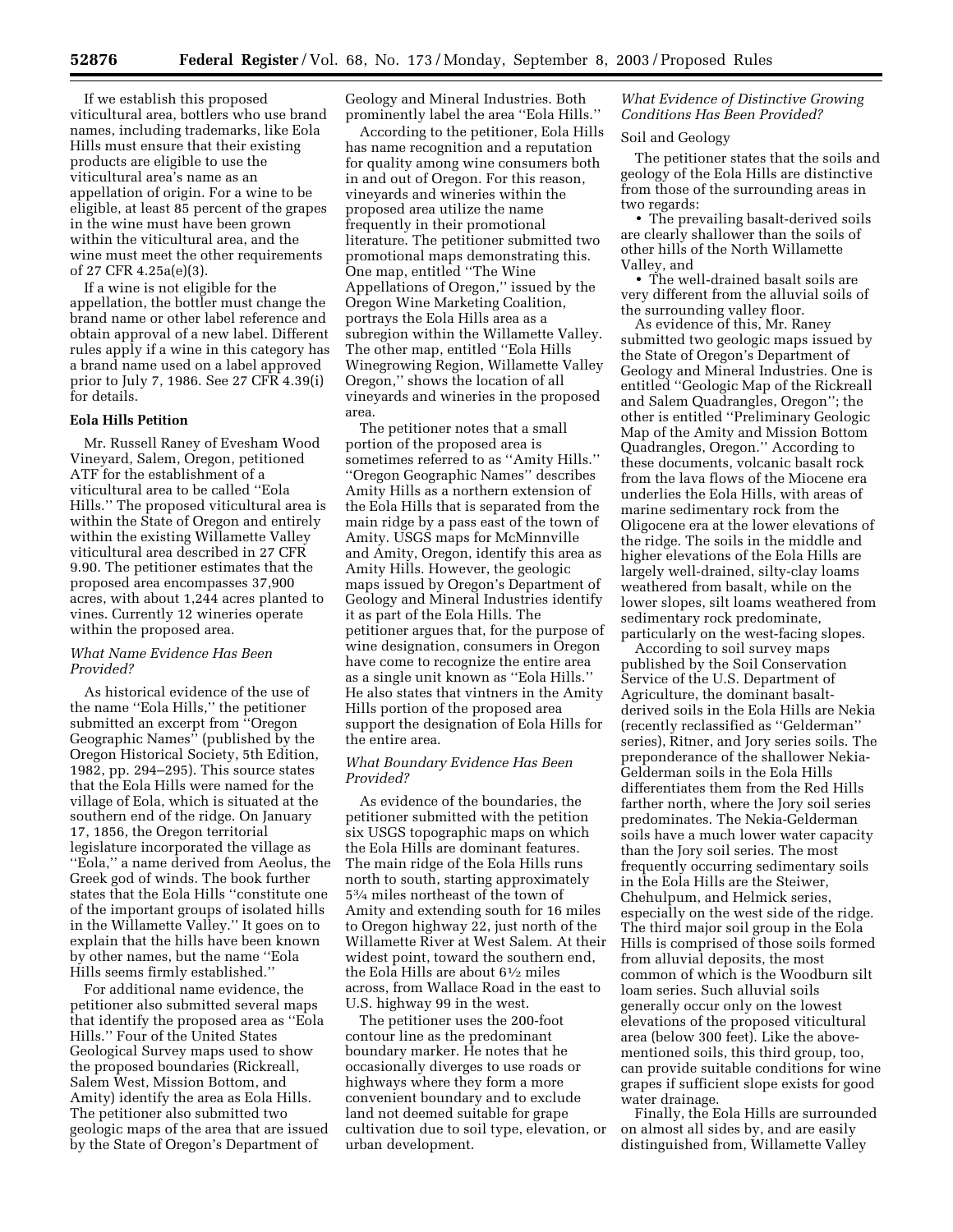terrace land. With few exceptions, this terrace land lies below the 200-foot elevation line and is characterized by less well-drained alluvial soils. According to the petitioner, this type of soil is generally not suitable for the cultivation of premium wine grapes. Therefore, land below 200 feet is not included in the proposed Eola Hills boundaries.

#### Topography

The main ridge of the Eola Hills runs north-south and has numerous lateral ridges that run east-west on both sides. Slopes on the west side of the ridge tend to be somewhat steeper and pocketed, and they fall away below 200 feet more abruptly than those slopes on the east side, which tend to be gentler and more extensive. Both sides, however, provide vineyards sites with very similar soils and growing conditions. The highest point in the south end of the hills is 1,093 feet. In the central area, near the Polk-Yamhill County line, the ridge peaks at around 1,160 feet; in the north, it peaks at 863 feet. The majority of Eola Hills vineyard sites are found in the elevation range of 250–700 feet, although suitable sites exist above this elevation, given proper sun exposure and microclimate. The most common orientation of vineyards here is south, southwestern, and southeastern. However, in gently sloping terrain, due east- and due west-facing sites are also capable of producing high quality wine grapes.

#### Climate

According to the petitioner, the Eola Hills are blessed with a temperate climate. Summers are warm, but seldom excessively hot, while winters are mild, with temperatures usually above freezing. Annual rainfall ranges from under 40 inches on the southeastern edge of the Eola Hills to more than 45 inches in the higher elevations. More important, only about 15 percent of the total annual rainfall in the mid-Willamette Valley occurs from April through September. Thus, rainfall averages during the growing season are uniform throughout the Eola Hills.

The petitioner states that the Eola Hills are influenced more by their position due east of the Van Duzer Corridor than by their location in the rain-shadow of the Coast Range. Ocean winds vented through this Corridor often cause late-afternoon, summer temperatures to drop dramatically, which further distinguishes the area from the hills further north. During the growing season, average maximum temperatures at the middle elevations range from 62° F in April to 83° F in

July. This contributes to the ideal conditions for the ''cool-climate'' grape varieties which dominate in Eola Hills vineyards, such as Pinot Noir, Pinot Gris, and Chardonnay.

The petitioner notes that Eola Hills slopes experience greater heat accumulation during the growing season than does the surrounding Willamette Valley floor, due to the effects of thermal inversion. Cool air drains toward the valley floor during the night, which layers warmer air on the lower slopes. To demonstrate the differences between sites in the Eola Hills and the valley floor, the petitioner submitted monthly heat accumulation data that compares a valley floor site, the site of the Salem, Oregon, airport, and an Eola Hills vineyard site, Seven Springs Vineyard, for the years 1992–95. This data showed that the Seven Springs Vineyard site had consistently higher seasonal heat accumulation for the years in question. According to data gathered from the Salem WSO Airport, a typical vineyard site in the Eola Hills has a growing season (April 1 to October 31) heat accumulation range of 2,300–2,500 degree-days, with a base of 60° F. Based on standards for determining climatic regions using temperature summation, this places it high in the Region 1 category (2,500 degree-days or less).

## *What Boundary Descriptions Have Been Provided?*

The proposed Eola Hills viticultural area is located in the northern half of the existing Willamette Valley viticultural area in Oregon. Two-thirds of the area lies within Polk County, while the northern one-third extends into Yamhill County. A detailed description of the proposed boundaries can be found in the proposed regulations below in this notice.

### *What Maps Were Provided?*

The petitioner provided the required maps, and we list them in the proposed regulation.

## **Public Participation**

We request comments from anyone interested. Please support your comments with specific information about the proposed area's name, growing conditions, or boundaries.

Because of the potential impact of an Eola Hills viticultural area on current brand names that include ''Eola,'' we are particularly interested in comments regarding the proposed area's name. Are there other names for this area that would not conflict with current brand names? We are also interested in suggestions for preventing conflicts between viticultural area names and

brand names of geographic significance, as discussed above under ''What impact may this notice have on current wine labels?''

All comments must include your name and mailing address, reference this notice number, and be legible and written in language acceptable for public disclosure.

Although we do not acknowledge receipt, we will consider your comments if we receive them on or before the closing date. We will consider comments received after the closing date if we can. We regard all comments as originals.

### *Will TTB Keep My Comments Confidential?*

We do not recognize any submitted material as confidential. All comments are part of the public record and subject to disclosure. Do not enclose in your comments any material you consider confidential or inappropriate for disclosure.

### *How May I Submit Comments?*

You may submit comments in any of four ways.

• *By mail:* You may send written comments to TTB at the address listed in the **ADDRESSES** section.

• *By facsimile:* You may submit comments by facsimile transmission to 202–927–8525. Faxed comments must—

(1) Be on 8.5- by 11-inch paper; (2) Contain a legible, written

signature; and

(3) Be five or less pages long. This limitation assures electronic access to our equipment. We will not accept faxed comments that exceed five pages.

• *By e-mail:* You may e-mail comments to *[nprm@ttb.gov.](mailto:nprm@ttb.gov)* Comments transmitted by electronic mail must—

(1) Contain your e-mail address;

(2) Reference this notice number on the subject line; and

(3) Be legible when printed on 8.5- by 11-inch paper

• *By online form:* We provide a comment form with the online copy of this notice on our Web site at *http:// [www.ttb.gov/alcohol/rules/index.htm.](http://www.ttb.gov/alcohol/rules/index.htm)* Select the ''Send comments via email'' link under this notice number.

You may also write to the Administrator to ask for a public hearing. The Administrator reserves the right to determine, in light of all circumstances, whether a public hearing will be held.

## *What Information Will TTB Disclose?*

You may view copies of this notice, the petition, the appropriate maps, and any comments received by appointment at the ATF Reference Library in room